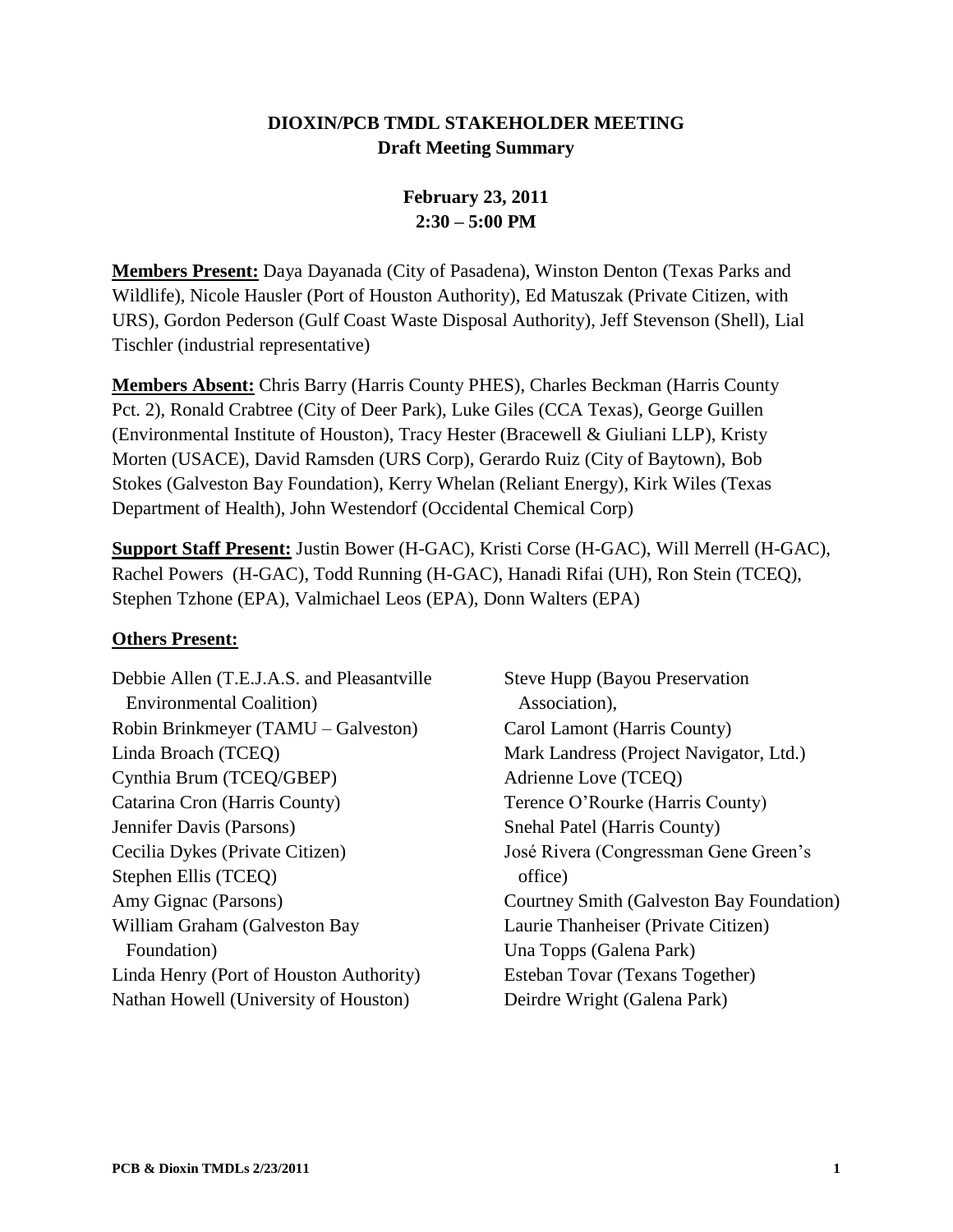## **Welcome and Introductions**

Rachel Powers called the meeting to order at approximately 2:40 PM. She thanked everyone for coming. Self- introductions of stakeholders, public participants, and H-GAC staff followed.

## **Review Agenda**

Rachel asked stakeholders, participants, and staff to review the meeting agenda.

## **Adopt June 2010 Meeting Summary**

Rachel asked the stakeholders, participants, and staff to review the meeting summary from the June 23, 2010 meeting. She asked if there were any comments or proposed changes to the summary document. After giving ample time for the summary to be reviewed and with no objections, she considered the summary adopted.

### **Update on the Draft Houston Ship Channel Dioxin TMDL and PCB TMDL Project, Ron Stein, TCEQ**

Ron Stein provided a rundown of the PCB and Dioxin TMDL projects that are taking place around the state. The statewide PCB and Dioxin TMDLs projects are:

- The Upper Trinity River, TMDL for PCB and Dioxin, 199 miles
- Lower Leon Creek, PCBs, 12 miles
- The Arroyo Colorado, for PCBs, 67 miles
- Ellison Creek Reservoir, PCBs, 1,516,acres
- The HSC Channel, TMDLs for PCB and Dioxin, and
- The entire Galveston Bay System and the feeder tributaries, PCB and Dioxins, 242 stream miles, 430 sq. miles of bays

The largest project is the Galveston Bay System and the feeder tributaries, which covers hundreds of miles. Other than the Lower Leon Creek , which does not have enough accumulated data to identify source loads, the sediment loads in these water bodies have been determined to be the primary issue. To put this into a different context, for the Hudson River, which is approximately 200 miles, the approach was to dredge the sediment. This was a very expensive endeavor, and for the scope of the Texas TMDL projects it is not appropriate. Mr. Stein elaborated that the issue is sediment in terms of how we deal with it, and what programs and resources we use, and what approach or approaches we take.

Mr. Stein went on to briefly explain the TMDL process, specifically how loads from regulated and unregulated sources are calculated to identify load limits and listings for permanent solutions. The problem is that the Texas TMDL projects are that they are not alike. For instance, the modeling calculations for the HSC show that if the sediment was to be clean, than the other loads would not be a problem; however, for the Trinity River TMDL, if the sediment was clean,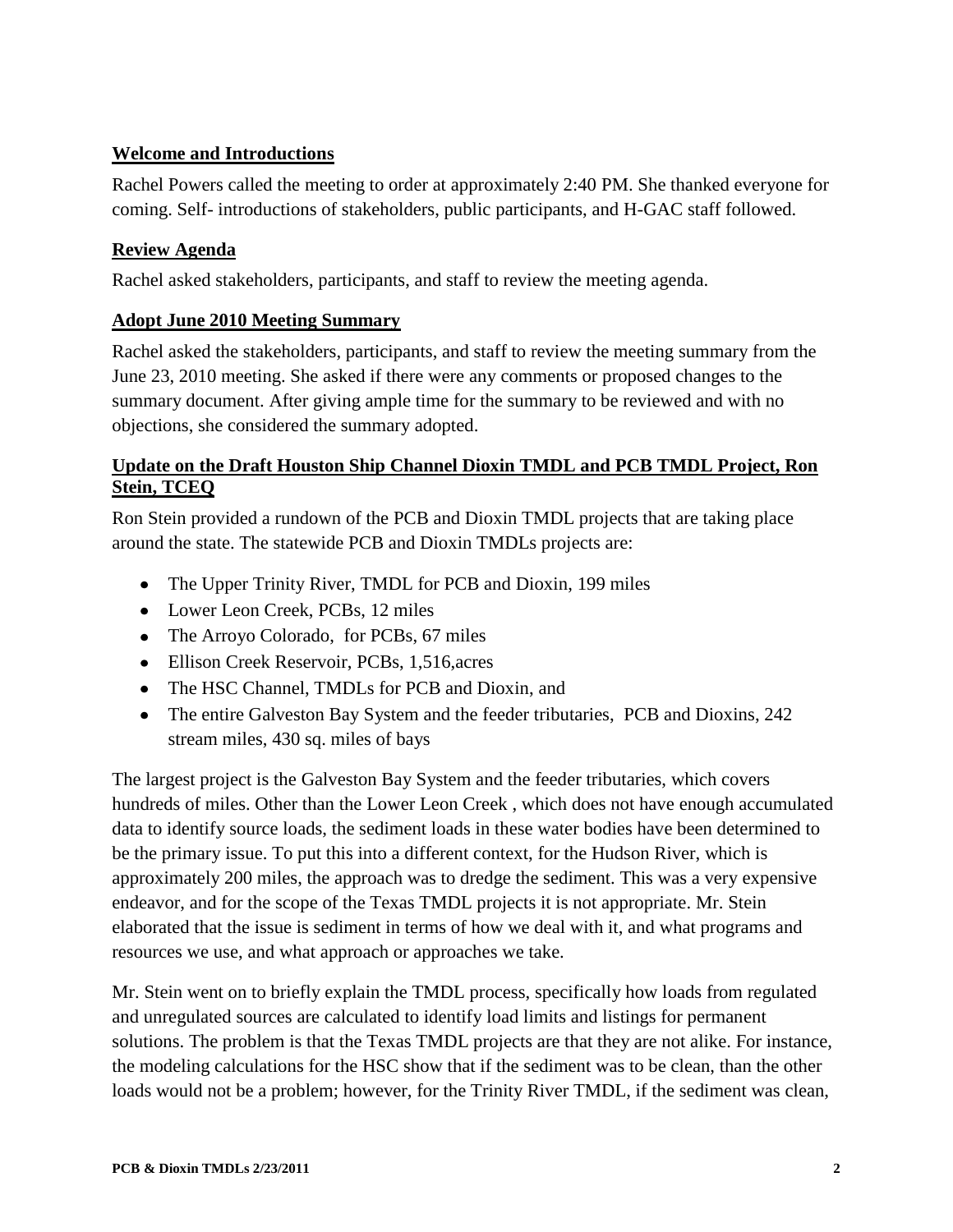there would still be problems with the other loads. This results in requirements on discharges that are basically unquantifiable problems. The standard methods do not apply.

Mr. Stein noted that the agency is currently holding off on all TMDL projects, except for some modeling and sampling in the HSC. Internally, they are conducting meetings for the legacy sediment issues. It is difficult to decide on what to do with the impacted sediment on the administrative level. It is difficult to decide who has authority on this issue. For one thing, it is not necessarily a Clean Water Act (CWA) issue determining the loads—if the pollutant is already in place. Furthermore, it is not exactly a Superfund issue because the loads are not in large quantities and responsible parties cannot be determined. The main issue is determining the best way to deal with the sediment. We know that dredging is not the best method. The TCEQ has contracted with Texas A&M-Galveston to research in-situ remediation strategies and to conduct pilot studies to remediate the dioxin. We want to know what our options are in terms of effectiveness based upon the remediation studies that have been conducted in the past.

Q: You mentioned that it was difficult to determine who has authority on this issue, so what exactly is the capability of the TCEQ to address this?

A: Under the CWA, the EPA has given the TCEQ authority on this issue. Specifically, the regulation authority of the TMDL can determine who or what is responsible.

Valmichael Leos with the EPA added that in most cases sampling can show who might be responsible. Sampling can determine the types of material and direct lines of evidence. For Dioxin and PCB, this can be done. It will take a great deal of resources, time, and effort. Sampling can determine source "fingerprinting" after years of transport and degradation. Stephen Tzhone with the EPA commented that "fingerprinting" is done using crystal component analysis; however, over time it can be very difficult to conduct. Also, it can only determine specific links to activities, not specifics such as 'this entity released x number of pounds into this waterway.'

- Q: What about fate and transport models?
- A: Fate and transport models are fraught with interpretation.

Mr. Stein then commented that none of the dischargers are currently discharging. Main sources are considered historical. The Hudson River Project was a totally different situation. In the HSC other issues such as tides and hurricanes have moved around and redeposited sediment. We need to develop some alternative solutions.

Q: During flood events, sediment that has been dredged a number of decades ago washes into my community. It floods into our streets and leaks back into waterways. How can we prevent this from happening?

A: After the TMDL is complete, we will be developing an Implementation Plan (I-Plan). Opportunities will be there to discuss what is happening to your community.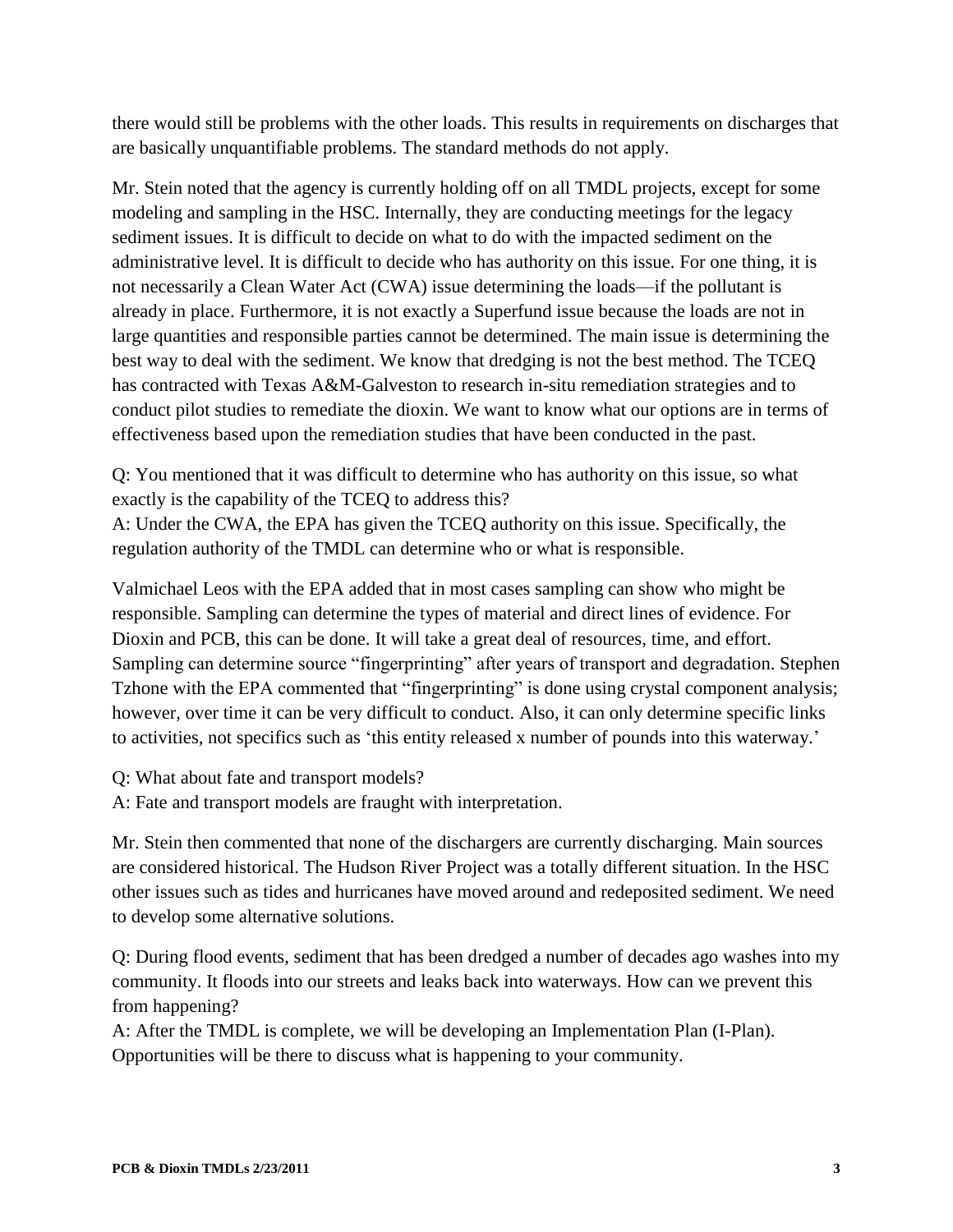Q: You mentioned that the TMDLs are all on hold?

A: Work and review is being done; however, none of the Dioxin TMDLs have entered the TCEQ adoption process.

#### **Updated on the San Jacinto Waste Pits Superfund Site, Valmichael Leos, EPA**

Mr. Leos began by stating that he is with the Time Critical Removal Action (TCRA) phase of the National Priorities List (NPL) San Jacinto Waste Pits Superfund Site along Interstate 10. He is working with the responsible parties AOC/McGinnis to conduct a removal action. The actions that they are undertaking now are to stabilize the Waste Pitts from continuously releasing waste. The temporary measure is to place a temporary cap over the Waste Pits.

Mr. Leos stated that the EPA has a new website available that provides all of the technical information concerning the San Jacinto Waste Pits Superfund Site [\(www.epaosc.org/sanjacwpremoval\)](http://www.epaosc.org/sanjacwpremoval).The website provides technical information such as the current status of the site. The site contains media, reports, pictures and other pertinent information.

Mr. Leos then gave a quick update on the containment cap on the site. On the Eastern Cell, which is covered by about 4 feet of water, they have started to place the containment cap, which involves barges with rocks and other cover material. First they are going to place a geo-textile fabric which is then covered with rocks. For the western impoundment they are going to place a geomembrane, and then layer that with the geo-textile fabric and layer that with rocks. They have just begun the work process and have an excavator at the site. They are sinking the fabric at the perimeter and are weighing it down with the rock material.

#### Q: Why not place a berm around this site?

A: We felt that a physical berm would cause disturbances with the river. This was shown in flow and hydrodynamic modeling. This cap was designed to withstand a 100-year flood. We plan on having the cap secure the site for the next 5-7 years and then we will focus on what to do in the long term with this site.

Mr. Leos then started to navigate the SJWP website. He noted that on February  $17<sup>th</sup>$ , Armor Cap D, which is the technical name for the 8'' rock, was placed at the site. Approximately 1.17 tons of Armor Cap D was place, and this represents about 1.8% of the total cap.

Q: Can we access the "raw data" from this website?

A: Yes, that can be accessed.

Q: What other types rock are you going to be using on this cap? A: 12"-24" rock.

Q: What type of fabric are you using at the site? A: I do not know off the top of my head, but that information is available.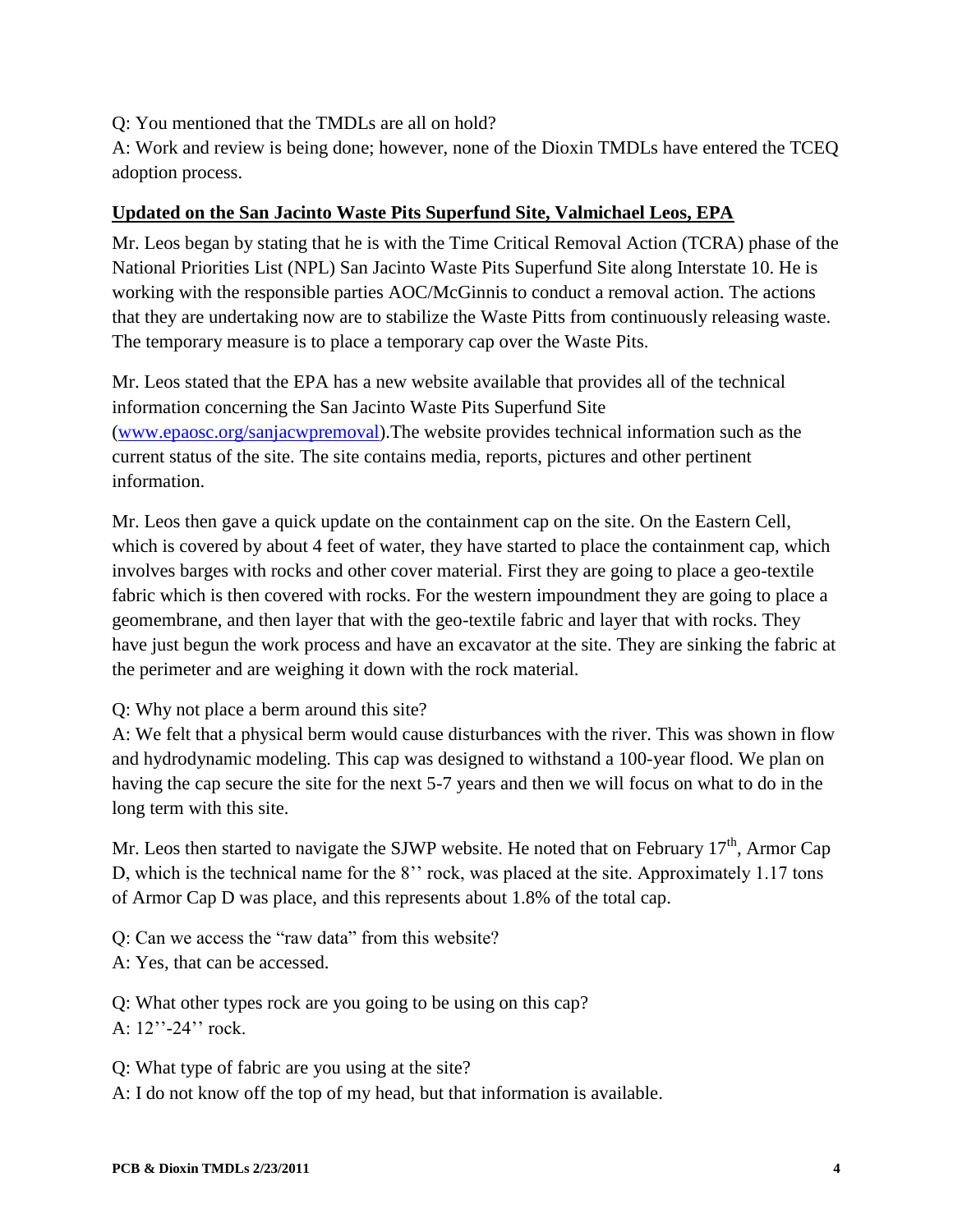Q: What is your schedule for completion?

A: By July  $29<sup>th</sup>$  we plan on having the cap in place.

Q: Have you looked at the affects of a hurricane force storm surge on the cap?

A: Yes we have, the cap can withstand the sheer stress.

Q: The up-lift would not be great enough to damage the cap?

A: No, it would not damage the cap.

Q: Have you used modeling from historic releases of water from large flow events? A: Yes, we did. Specifically we looked at the large flood from 1994.

Q: For the Eastern Cell you are placing the geo-textile fabric but not the membrane, why? A: The contractor stated that placing the membrane on the Eastern Portion was not implementable due to the fact that over 70% of this cell is covered with 4 feet of water.

Q: Do you have plans for target reductions and more sampling around the Waste Pitts? A: No, at this time we do not have target reductions, but we do plan on sampling around the Waste Pitts.

Q: My community, Glendale, has been experiencing severe inundations of contaminated sediment. Sediment was dredged and placed next to it in the 1950's, and during flood events the contaminated sediment washes into my community. What type of barrier will prevent the flooding of my community?

A: I do not know the answer to your question. We will note it and the EPA will be getting back to you.

Mr. Leos concluded by stating that the website will have specific updates for the removal action. We have just started work and please visit the website for more information.

# **Updated on the San Jacinto Waste Pits Superfund Site, Stephen Tzhone, EPA**

Mr. Tzhone stated that the Remedial Feasibility Study (RFS) website for the San Jacinto Waste Pitts is now available. It contains links to the TCRA Removal Action website, and also provides maps of the Remedial Investigation/Feasibility Study of the site. The website also provides links to reports and aerial photos. [\(http://www.epa.gov/region6/6sf/texas/san\\_jacinto/\)](http://www.epa.gov/region6/6sf/texas/san_jacinto/)

Mr. Tzhone then brought up a map of the site from the website. He said that the red line represented activity, the yellow line represented the area they are looking at for the sampling plan, the blue line represented the current remedial investigation, and the green line represented the liability area. In this area they are working with folks who have permits. The current site boundary is the blue line; however, this line could move in the coming years.

Q: How did you identify this line of demarcation?

A: We looked at the contaminant levels in the sampling.